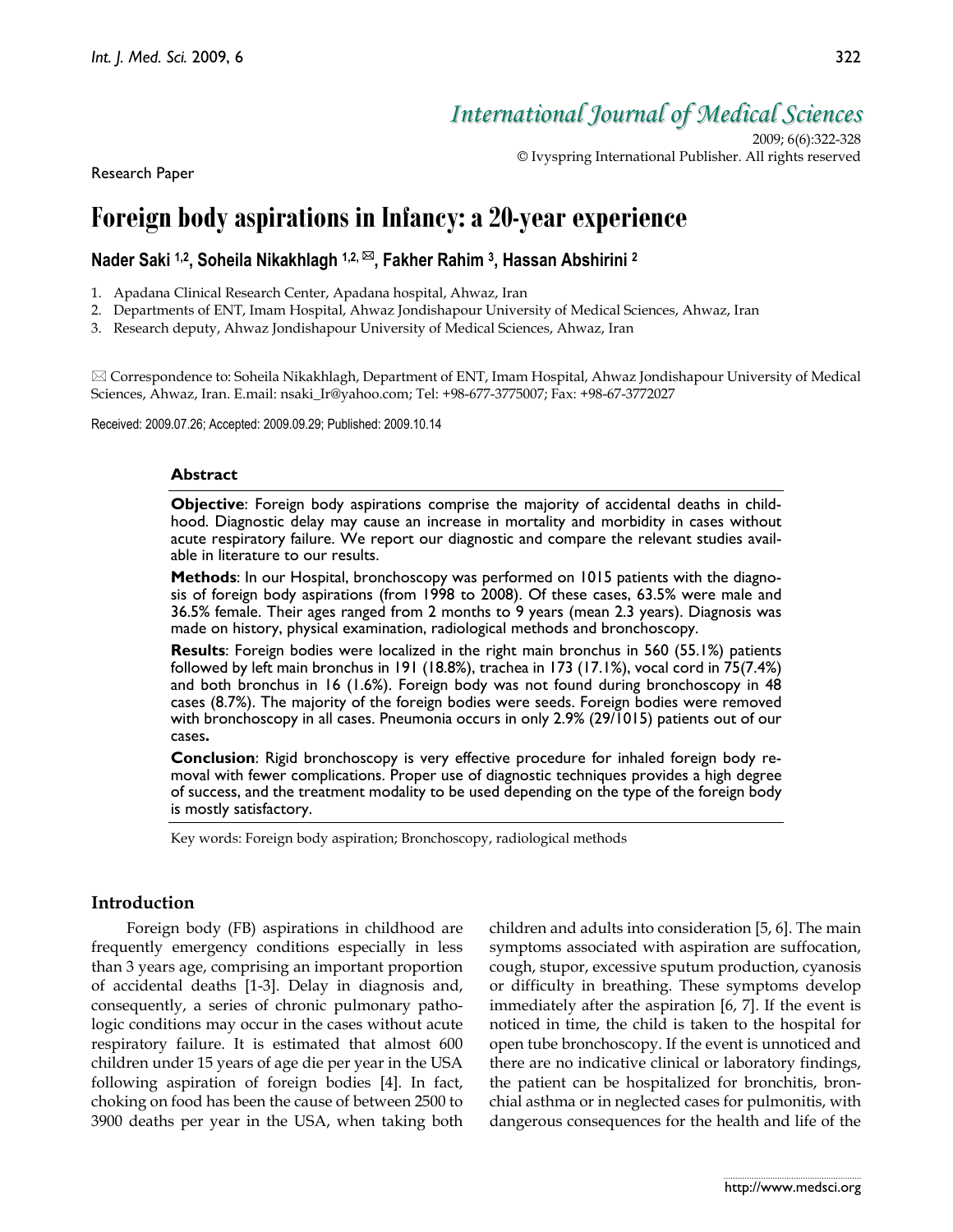patient due to the delayed diagnosis [8].

The majority of aspirated objects are organic in nature, mainly food. Peanuts are the cause most commonly identified by different authors [9-12], but some mention melon and sunflower seeds as the predominant causes [13]. This variation in types of organic materials can be explained by cultural, regional and feeding habit differences. The high incidence of aspirated seeds is related to the absence of molar tooth development between 2 and 3 years of age. This results in an inadequate chewing process, therefore the offering of chunks of food and seeds of any kind to this age group should be avoided. It is also strongly recommended that younger children should not be allowed to play with small plastic or metallic objects. Surprisingly, however, plastic toys are not a frequent cause of FBA in series from developing countries but they represent more than 10% of those identified in the developed world [13- 15].

Management of inhaled foreign body depends on the site of impaction of foreign body. Laryngeal and subglottic foreign bodies need urgent intervention in the form of tracheostomy or urgent bronchoscopy, whereas foreign bodies in the right or left main bronchus cause comparatively less airway problem [16-19]. Rigid bronchoscopy is the recommended procedure in children with suspected FBs. However, flexible bronchoscopy is less invasive, more cost-effective, does not require general anesthesia and seems more helpful in children with insufficient historical, clinical or radiological findings for FBA [13, 14]. This retrospective study was conducted to investigate the incidence of clinically unsuspected FBA in patients who underwent flexible bronchoscopy in our institution; and evaluated the causes resulting in diagnosis of FBA, and the location and type of foreign body, anesthesia methods, complications, and outcome.

#### **Patients and methods**

In our Hospitals 1015 cases with the diagnosis of FBA were evaluated and treated from January 1988 to November 2008. The study was approved by the Ethics Committee of the Ahwaz Jondishapour University of Medical Sciences and informed parent have signed the consent form of these patients, 644 (63.5%) while 371 were female (36.5%). The average age was 2.3 years (range 2 months–9 years) (Table 1). Plain chest radiography (CXR) was required in all but 162 (16%) patients who underwent immediate bronchoscopy owing to acute respiratory distress following history and physical examination. Computed tomography was used to determine the presence of lung complications due to FB in late period. The most frequently presented symptom was coughing in 845 (83.3%) patients (Table 3). FB was found during bronchoscopy in 96.2% (977 of 1015) of the patients with the history of FBA. Eight of the remaining 38 patients had a history of expectorated FB. A total of 1028 bronchoscopies using a rigid bronchoscope in appropriate size and under general anesthesia were done. Bronchoscopy was repeated once or twice in 11 (1.08%) of cases, for reasons such as the necessity of a recession in bronchoscopy due to the prolongation in the process of removing the FB, and the physical and radiological examinations after bronchoscopy suggestive of the ongoing presence of a foreign body. Prophylactic antibiotics were administered for 1–3 days to the patients who inhaled vegetable matters and had detected findings causing infection. If any specific microorganism was isolated from bronchial lavage taken at the time of bronchoscopy, the treatment continued with appropriate antibiotics**.** Patients were categorized into two groups according to the elapsed time of referral; those that were within less than 24 hrs were termed 'early', and those diagnosed after 24 hrs or more were termed 'late'**.** We also did compare all the literature reported FBA with long time course study from different courtiers around the world (Table 6) [22-37].

|  |  |  | Table I: Types of airway foreign bodies in children |  |  |  |  |
|--|--|--|-----------------------------------------------------|--|--|--|--|
|--|--|--|-----------------------------------------------------|--|--|--|--|

| Foreign body    | No. of patients | Percentage (%) |
|-----------------|-----------------|----------------|
| Seed            | 648             | 63.87          |
| Food material   | 116             | 11.44          |
| Peanut          | 99              | 9.8            |
| Bone            | 54              | 5.3            |
| Metallic object | 44              | 4.4            |
| Plastic object  | 24              | 2.4            |
| Paper           | 11              | 1.07           |
| coin            | 9               | 0.85           |
| Stone           | 6               | 0.53           |
| Bullet          | 2               | 0.17           |
| coil            | 2               | 0.17           |
| Total           | 1015            | 100            |

**Table 2**: Duration of enlodgment of foreign body

| Length of time        | No. of patients | Percentage (%) |
|-----------------------|-----------------|----------------|
| $0-8$ hours           | 146             | 14.4           |
| $8 - 24$ hours        | 123             | 12.2           |
| $1-7$ days            | 452             | 44.5           |
| 7 - 14 days           | 95              | 9.3            |
| 14-30 days            | 103             | 10.1           |
| 30 - 180 days         | 77              | 7.6            |
| More than 180<br>days | 19              | 1.9            |
| Total                 | 1015            | 100            |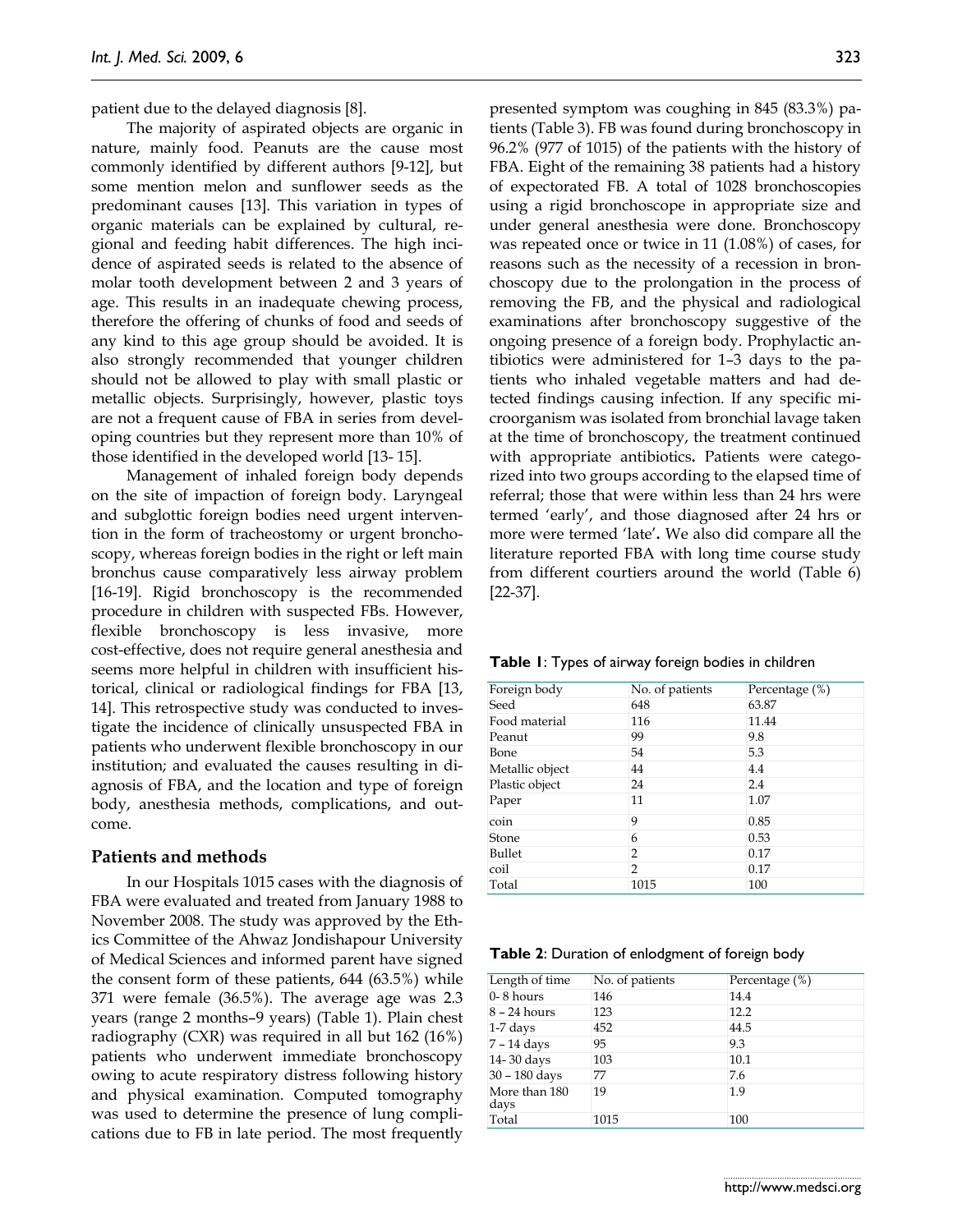Symptoms No. of patients Percentage (%) Coughing 741 73.03 Cyanosis 134 13.18 Dyspnea 47 4.64 Wheezing 33 2.2 Unsolved pulmonary infection 22 1.73

**Table 3**: Presenting history of signs and symptoms

Choking 18 3.2 Stridor 9 0.89 Cases without symptoms 11 1.13 Total 1015 100

## **Results**

A total of 1015 patients with foreign body aspiration during June January 1988 to November 2008 were admitted at Imam Khomeini and Apadana Hospitals, Ahwaz, Iran. An over whelming majority was male 644 (63.5%) while 371 were female (36.5%) with male to female ratio of 1.73:1. 599 (59%) patients were categorized into the early group and 416 (41%) into the late group. The age distribution of study groups include 218 (21.5%) patients less than 1 year age, 556 (54.8%) of the cases were 1 to 3 years following with 160 (15.8%) cases in 3 to 6 years of age range and 81 (7.9%) of the patients were more than 6 years of age. The maximum incidents occurred at the age of 1-3 years with a value of 556 cases (54.8%). All the patients were scoped under general anesthesia using rigid bronchoscope seed was retrieved in 648 (63.87%) patients, food material in 116 (11.44%), peanut in 99 (9.8%), bone given in 54 (5.3%) followed by many other FBs like metallic and plastic objects with various number and percentage given in table 1. Obstructive emphysema was seen in 324 (31.9 %) patients while opaque FB in 160 (15.8%), bronchitis or bronchectasis in 140 (13.8%) and unilateral atelectasis in 100 (9.8%) and 29 (2.9%) show labor pneumonia on chest x-ray. The rest 262 patients (25.8%) had normal chest x-ray. The most common site of foreign body enlodgment was right main bronchus in 560 (55.1%) patients followed by left main bronchus in 191 (18.8%), trachea in 173 (17.1%), vocal cord in 75(7.4%) and both bronchus in 16 (1.6%).

The duration of enlodgment of foreign body ranged from 0 hours to more than 6 month (Table 2). In fifty seven patients recovery was un-eventful except mild laryngeal edema which was treated by steroids and humidified air. We had mortality in two patients due to brain anoxia. Sixty patients had multiple FBs in both right and left bronchus. Mostly patients were discharged from hospital on third day. Seven hundred-forty one patients (73.03%) presented with cough, 134 patients (13.18%) had cyanosis and 47

patients (4.64 %) had dyspnea as shown in table 3. Rare cases (Figure) were removed by appropriate tools and techniques under bronchoscopy. A cylinder-shaped plastic whistle removed from the main right bronchus by a grasper forceps (Figure 1A), a thumbtack was removed by using a crocodile forceps (Figure 1B), a sharpener was removed by a cup forceps (Figure 1C), and the dental piece FB was extracted (Figure 1D).

Cough was the commonest symptom after aspiration in both groups; cyanosis (79/1015, 7.8%), dyspnea (37/1015, 3.7%), unsolved pulmonary infection (14/1015, 1.4%), and chocking (11/1015, 1.1%) were more common in early diagnosis group; whereas cyanosis (55/1015, 5.4%), dyspnoea (10/1015, 1%) were more common in those diagnosed late. Also the commonest symptom after aspiration was cough in all age groups. The Cough (419/1015, 41.3%), cyanosis (58/1015, 5.7%), dyspnea (31/1015, 3%), and wheeze (21/1015, 2%) were more common in 1-3 years age group (Table 4). Seeds were the commonest aspirated organic objects (648/1015, 61.85%), followed by food material (116/1015, 11.42%), peanut (99/1015, 9.74%), and bone (54/1015, 5.31%). In case of inorganic materials the most common one was metallic object (44/1015, 4.32%) followed by plastic objects (24/1015, 2.34%). The commonest age was less than 3 years. The relation between age and aspirated mayerial type has given in detail in table 5.

**Table 4**: Presenting clinical features, complications, and corresponding patient numbers and percentage with foreign body type and age

|                                    | Referral groups                        |                                       | Age groups (years)                        |                                          |                                          |                                     |  |  |
|------------------------------------|----------------------------------------|---------------------------------------|-------------------------------------------|------------------------------------------|------------------------------------------|-------------------------------------|--|--|
| Complications                      | Early<br>No.<br>(Per-<br>cent-<br>age) | Late<br>No.<br>(Per-<br>cent-<br>age) | $\leq$ 1<br>No.<br>(Per-<br>cent-<br>age) | $1 - 3$<br>No.<br>(Per-<br>cent-<br>age) | $3 - 6$<br>No.<br>(Per-<br>cent-<br>age) | >6<br>No.<br>(Per-<br>cent-<br>age) |  |  |
| Coughing                           | 427<br>(42%)                           | 314                                   | 156<br>$(30.9\%) (15.4\%)$                | 419<br>$(41.3\%)$                        | 105<br>$(10.3\%)$                        | 61 (6%)                             |  |  |
| Cyanosis                           | 79<br>$(7.8\%)$                        | 55<br>$(5.4\%)$                       | 21(2%)                                    | 58<br>(5.7%)                             | 39(3.9)                                  | 16<br>$(1.6\%)$                     |  |  |
| Dyspnea                            | 37<br>(3.7%)                           | $10(1\%)$                             | 15<br>$(1.5\%)$                           | 31 (3%)                                  | $1(0.1\%)$ 0                             |                                     |  |  |
| Wheezing                           | $2(0.2\%)$                             | $\overline{4}$<br>$(0.4\%)$           | 6<br>$(0.6\%)$                            | 21(2%)                                   | $6(0.6\%)$ 0                             |                                     |  |  |
| Unsolved<br>pulmonary<br>infection | 14<br>$(1.4\%)$                        | 8<br>$(0.8\%)$                        | 7<br>$(0.7\%)$                            | 11(1%)                                   | 4(0.4)                                   | $\Omega$                            |  |  |
| Choking                            | 11<br>$(1.1\%)$                        | 7<br>$(0.6\%)$                        | 6<br>$(0.6\%)$                            | $10(1\%)$                                | 1(0.2)                                   | $1(0.1\%)$                          |  |  |
| Stridor                            | 7(0.7%)                                | 2<br>$(0.2\%)$                        | 4<br>$(0.4\%)$                            | 5(0.5)                                   | $\boldsymbol{0}$                         | $\mathbf{0}$                        |  |  |
| Cases without<br>symptoms          | $5(0.5\%)$                             | 6<br>$(0.6\%)$                        | 3<br>$(0.3\%)$                            | 1(0.1)                                   | $4(0.4\%)$ 3 (0.3%)                      |                                     |  |  |
| Multiple                           | 17<br>(1.7%)                           | $10(1\%)$                             |                                           |                                          |                                          |                                     |  |  |
| Total (n=1015)                     | 599<br>$(59.1\%)$                      | 416                                   | 218<br>$(40.9\%)$ $(21.5\%)$ $(54.6\%)$   | 556                                      | 160<br>$(15.9\%)$                        | 81 (8%)                             |  |  |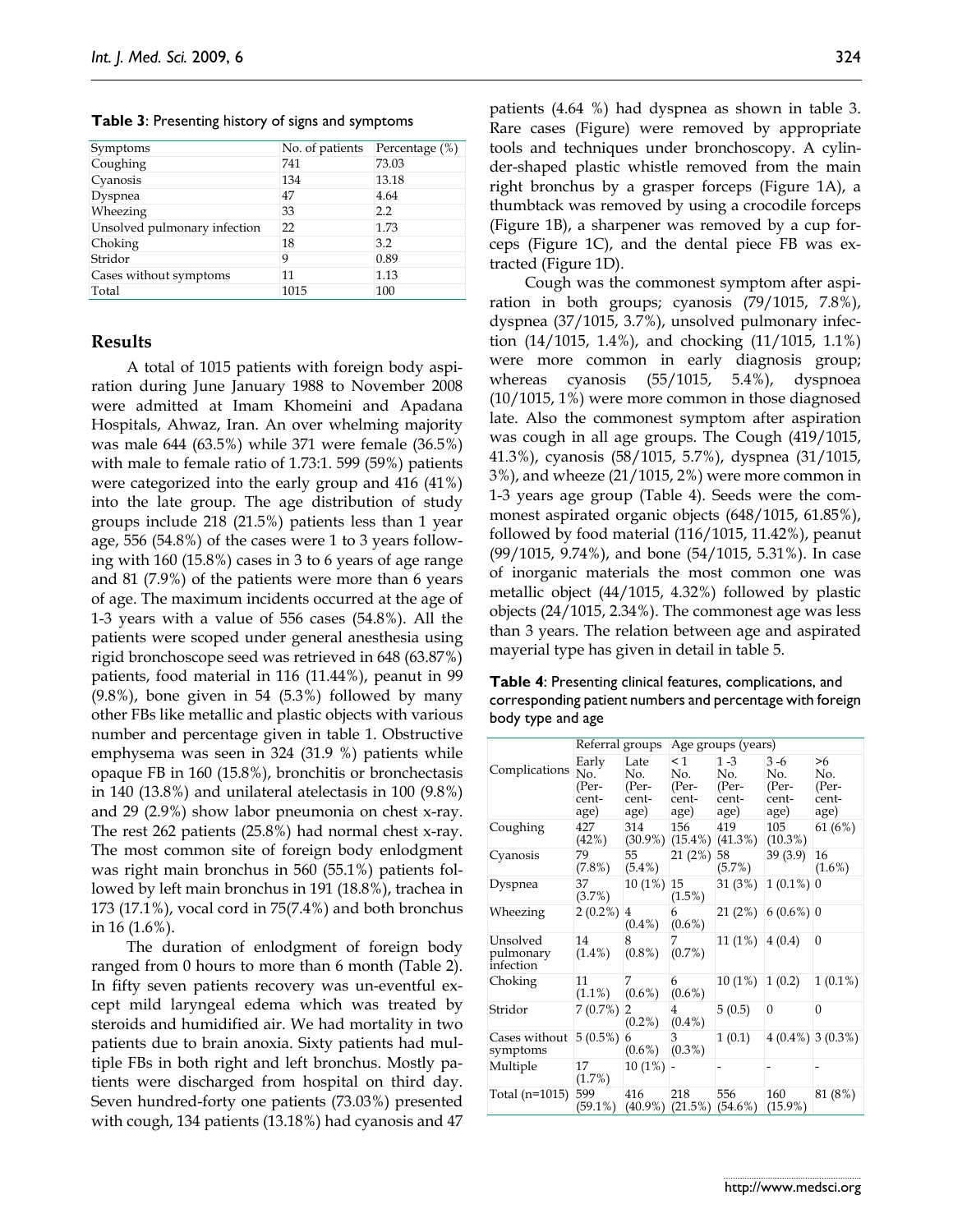| Age<br>groups       | Foreign body type No. (Percentage) |                                                 |                        |      |                       |                            |                                                                                                                          |              |           |              |                |
|---------------------|------------------------------------|-------------------------------------------------|------------------------|------|-----------------------|----------------------------|--------------------------------------------------------------------------------------------------------------------------|--------------|-----------|--------------|----------------|
|                     | Seed                               | Food mate-<br>rial                              | Peanut                 | Bone | Metallic<br>object    | Plastic<br>object          | Paper                                                                                                                    | Coin         | Stone     | Bullet       | Coil           |
| $\leq$ 1            | 95 (9.35%)                         | 74(7.3%)                                        |                        |      |                       | $ 30(2.95\%) 19(1.87\%) 0$ |                                                                                                                          |              |           |              |                |
| $1 - 3$             | 399 (39.3%)                        | $11(1.08\%)$                                    | 78 (7.68%) 49 (4.82%)  |      | $10(0.98\%)$ 3(0.29%) |                            | $10(0.98\%)$                                                                                                             | 4(0.39%)     | 1(0.098%) | $\theta$     |                |
| $3 - 6$             | 122 (12%)                          | 16(1.57%)                                       | $11(1.08\%)$ 0         |      |                       | 1(0.098%)                  | 1(0.098%)                                                                                                                | 3(0.29%)     | 5(0.49%)  | 1(0.098%)    | $\overline{0}$ |
| >6                  | 46(4.5%)                           | 15(1.47%)                                       | $10(0.98\%)$ 5 (0.49%) |      | 4(0.39%)              | $1(0.098%)$ 0              |                                                                                                                          | $2(0.19%)$ 0 |           | $1(0.098\%)$ | 2(0.19%)       |
| Total<br>$(n=1015)$ |                                    | 648 (61.85%) 116 (11.42%) 99 (9.74%) 54 (5.31%) |                        |      |                       |                            | $\vert 44 \vert (4.32\%) \vert 24 \vert (2.35\%) \vert 11 \vert (1.083\%) \vert 9 \vert (0.88\%) \vert 6 \vert (0.59\%)$ |              |           | $ 2(0.19\%)$ | 2(0.19%)       |

**Table 5**: Presenting corresponding patient numbers with foreign body type and age



**Figure 1**: Different foreign bodies removed by bronchoscopy (arrows). (A) Endoscopic image of a whistle lodged in the right bronchus. (B) A thumbtack removed from a patient with bronchoscopy. (C) Endoscopic image 8 of a sharpener in the right middle lobe bronchus. (D) A dental piece removed from a patient.

## **Discussion**

Foreign body aspiration is frequently encountered in pediatric practice; however, the condition is often not diagnosed immediately because there are no specific clinical manifestations. Usually, there is a suggestive history of choking, although the classic clinical presentation, with coughing, wheezing, and diminished air inflow, is seen in less than 40% of the

patients; other symptoms include cyanoses, fever, and stridor. Sometimes, FBA can be completely asymptomatic. The evolution of FBA can lead to variable degrees of respiratory distress, atelectasis, chronic coughing, recurrent pneumonia, and even death [38, 39]. Previous reports indicate that male gender is present in 60—66% of cases and children in the first and second year of life are predominantly affected [40, 41]. In this study the frequency of FBA in male was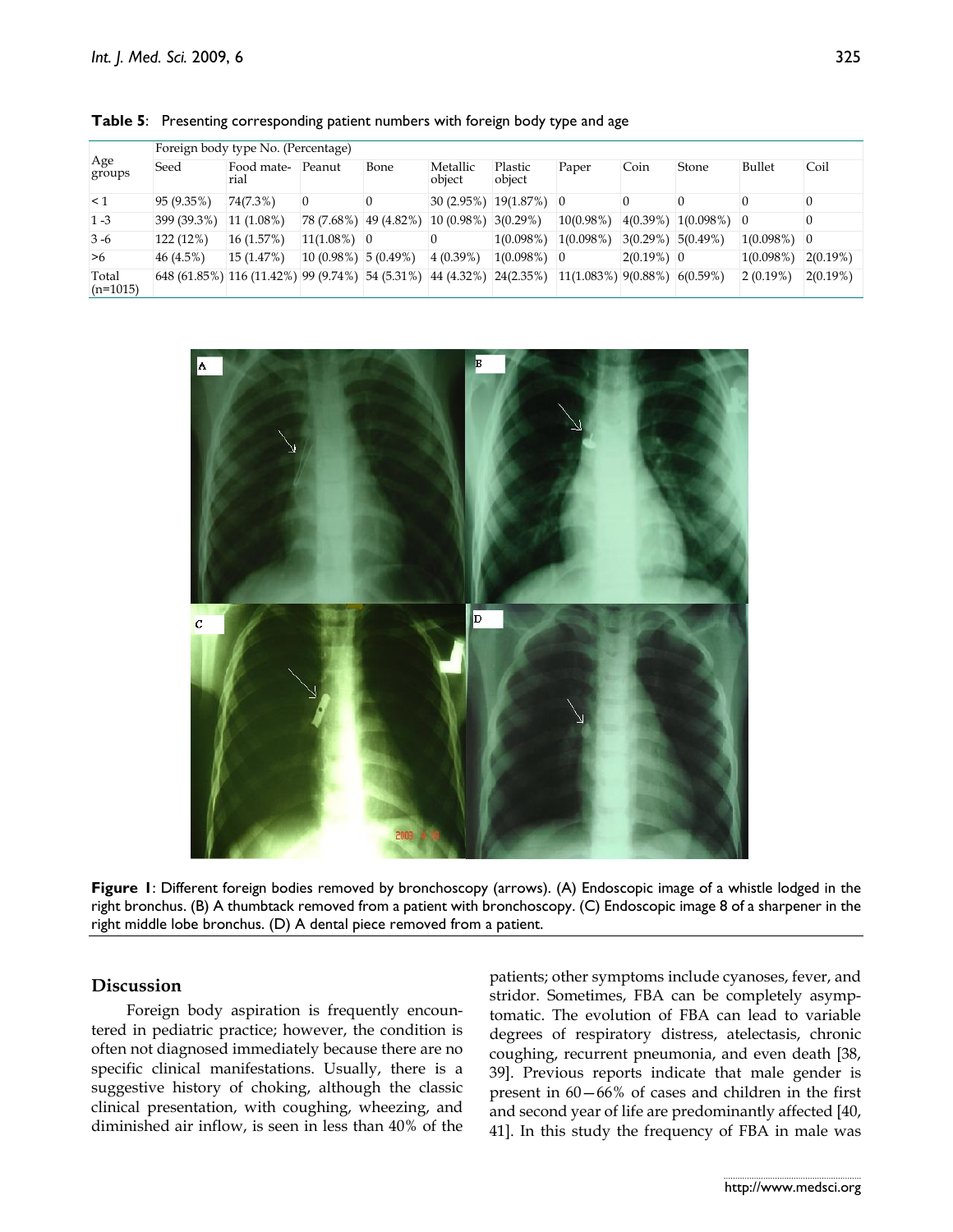63.5% and the ages 1 to 3 years were predominantly affected. The most common foreign body inhaled, Symptoms, most frequent age, and type of inhaled foreign body are different from region to region across the world.

Bronchoscopy should be used as a diagnostic method in cases where the possibility of FB aspiration cannot be ruled out through history, physical and radiological examination. Upon diagnosis, early bronchoscopy is necessary because the earlier the bronchoscopy the lesser the complications. Some children with respiratory complaints wrongly have long been receiving treatment for pneumonia or asthma only because these current diagnostic methods were ineffective. Their definite diagnosis and treatment were provided by bronchoscopy, which was resorted to after unresponsiveness to previous treatment. Dikensoy et al. reported that morbidity evaluated in cases where medical treatment without bronchoscopy was used curatively [42].

Ventilation in the other bronchial system is more reliable even if it prolongs the duration of bronchoscopy. On the contrary, the attempts to remove a large piece at a time require that the bronchoscope be pulled out together with the piece and necessitate a further bronchoscopy to check for additional FBs in the distal segment. In FBA, bronchiectasis and pulmonary damage can occur as complications of the late period [43]. Bronchoscopy in children under 12 months requires skill because technical difficulties due to small instrumentation and bronchospasm commonly occur when compared to older children. Boorish contact of the bronchoscope or forceps with the bronchial wall, and the prolongation of bronchoscopy can be considered to be factors which contribute to spasm. It has been reported that a bronchoscope with appropriate diameter should be chosen and the procedure should be limited to 20 min in order to avoid possible sub-glottic and laryngeal edema and bronchospasm after bronchoscopy [44].

Previous reports indicate that male gender is present in 60—66% of cases and children in the first and second year of life are predominantly affected [45-47]. Our data regarding the incidence, gender, and age of patients with foreign body aspiration were consistent with the literature. Aspirated foreign bodies can be classified into two categories, organic and inorganic. Most of the aspirated foreign bodies are organic materials, such as nuts and seeds in children, and food and bones in adults. The most common type of inorganic aspirated substances in children are beads, coins, pins, small parts of varies toys, and small parts of school equipment such as pen caps [48]. As

we listed the different type of foreign bodies in Asian countries such as India, [22] China, [36] and Turkey [23] the most common were organic type include peanut, ground and dried nuts, while in European countries such as Italy [25] and Kosovo [30] the most common were organic type include dried nuts as well as inorganic type in some countries like Spain [33]. The most common at risk age found less than 3 years in most reported paper that was in agreement with our study [22 – 37].

Pneumonia, the most frequent complication after bronchoscopy in the literature [29], occurs in only 2.9% (29/1015) patients out of our cases because of the intensive antibiotics, chest physiotherapy, and cool mist provided, especially after the aspiration of oily seeds. FBA, one of the leading causes of accidental child deaths at home, does rarely cause deaths after the victim is safely brought to hospital, did not occur in our cases because of the intensive cares and immediate bronchoscopy [44]. FBA can be identified using the existing diagnostic methods and, if the methods of removal are appropriate for the type of the FB is used, favorable outcomes with lower mortality and morbidity rates will be seen. Most frequently, aspirated objects are food, which is involved in 75% of the cases; other organic materials, such as bones, teeth, and plants, 7%; non-organic materials, such as metals and plastics, 13%; rocks, 1%; and toys or parts of toys, 1% [49]. In our research the most common FB was seed.

Almost 40% of our patients were diagnosed as having FBA 24 hrs after onset of symptoms. The delayed diagnosis rate in our locality was high compared to rates of 17% and 23% reported in other Asian studies [50, 51]. One possible reason for a delayed diagnosis was that parents were not aware of the significance of sign and symptoms such as cough and choking. Because the children usually do not have severe symptoms immediately after the choking, parents may not seek medical help until there is a persistent cough and fever. Young children below the age of 3 years are particularly at risk of aspiration, as demonstrated in our study as well as others [50, 28].

In conclusion, diagnosis of FBA in children is difficult, because its presentation can be mistaken as asthma or respiratory tract infection, which leads to delayed diagnosis and treatment, and can result in intrabronchial granuloma formation. Therefore, early rigid bronchoscopy is very effective procedure for inhaled foreign body removal with fewer complications. Although the rate of mortality resulting from foreign body aspiration is low, cooperation amongst pediatricians, radiologists, and ENT specialists is required for rapid diagnosis and treatment.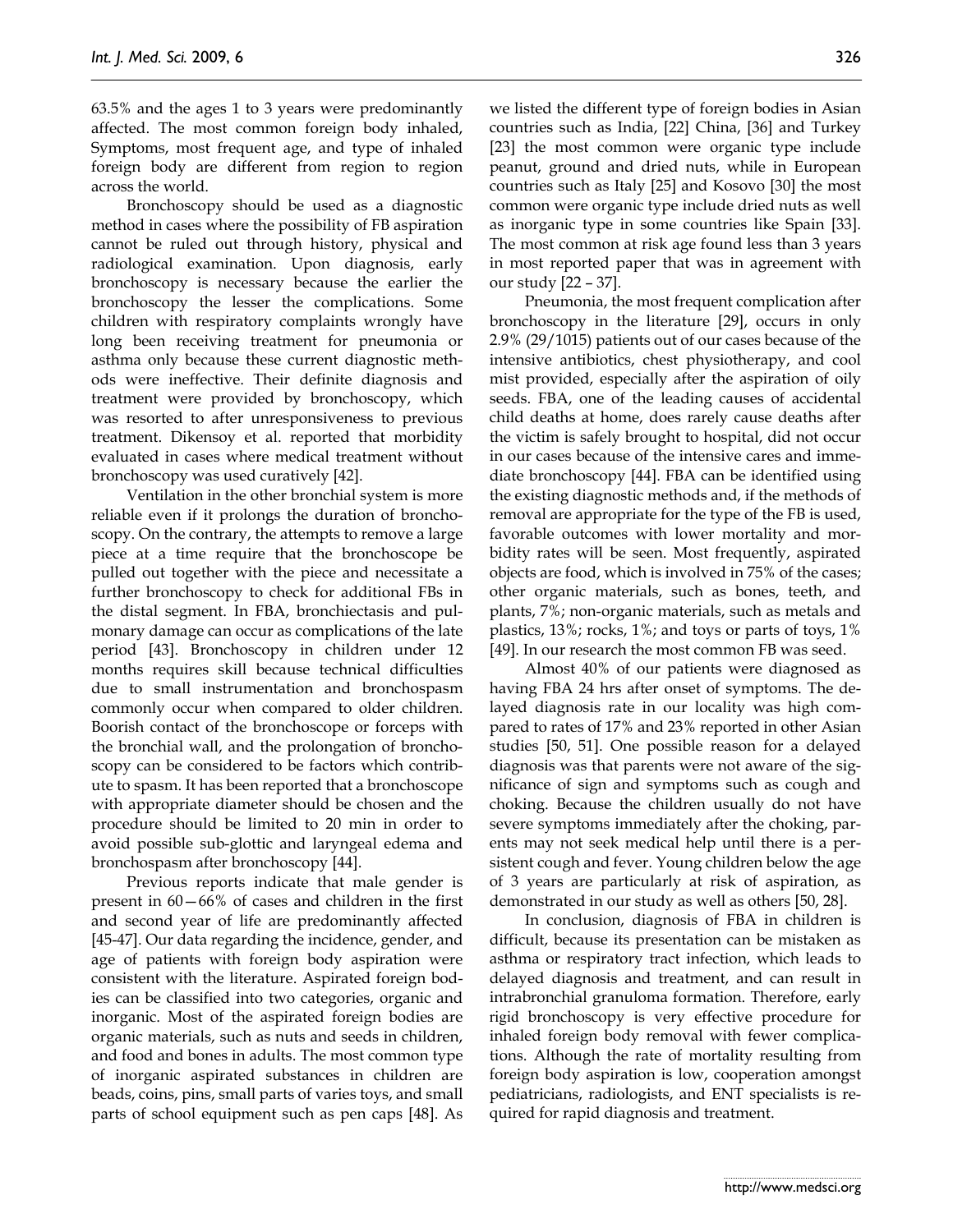| No. of<br>patients | Age<br>range<br>(months)<br>- years)       | Study duration<br>(years)            | Most common<br>clinical symptom<br>(% frequency)                  | Most common age<br>(% frequency) | Commonest<br>foreign body             | M: F    | References - Country<br>[References]               |
|--------------------|--------------------------------------------|--------------------------------------|-------------------------------------------------------------------|----------------------------------|---------------------------------------|---------|----------------------------------------------------|
| 120                | $6 - 6$                                    | 7 years (1997-2003)                  | Cough (70%)                                                       | 1-3 years (55.8%)                | Ground nuts                           | 93:27   | Gandhi et al., 2007- India [22]                    |
| 548                | $2 - 16$                                   | 10 years (1987-<br>1997)             | Cough $(83%)$                                                     | 2-4 years (23.3%)                | Dried nuts                            | 305:243 | Oğuzkaya et al., 1998- Turkey<br>$\left[23\right]$ |
| 44                 | $3 - 15$                                   | 5 years (2001 -<br>2006)             | Cough $(82%)$                                                     | $<$ 3 years (77%)                |                                       | ---     | Rahbarimanesh et al., 2008- Iran<br>[24]           |
| 87                 | $5 - 15$                                   | 8 years (1990 -<br>1998)             | --------------                                                    | -----------                      | Dried nuts                            | 57:30   | Metrangolo et al., 1999- Italy [25]                |
| 316                | $0 - 12$                                   | 10 years (1995 -<br>2005)            | <b>Breathlessness</b><br>$(93.2\%)$                               | 1 - 3 years $(69.9\%)$           | Ground nuts                           | 139:67  | Kalyanappagol et al., 2007- India<br>[26]          |
| 40                 | $1 - 20$                                   | 4 years (1996 -<br><b>2000</b> )     | Cough (75%)                                                       | $5 - 16(60\%)$                   | Whistle                               | 28:12   | Rehman et al., 2000- Pakistan <sup>[27]</sup>      |
| 189                | $2.7 +$<br>$2.12$ f                        | 4 years (1997 -<br>2001)             | Choking (43.3%)                                                   | 1 - 3 years $(72%)$              | Pip                                   | 105:84  | Erikçi et al., 2003- Turkey [28]                   |
| 357                | $4 - 70$                                   | 10 years (1990 -<br>200 <sub>0</sub> | Cough (78.4%)                                                     | 10 - 25 years $(43.2%)$          | Needle                                | 151:206 | Eroğlu et al., 2003- Turkey [29]                   |
| 244                | $0 - 17$                                   | 10 years (1994 -<br>2003)            | -----------                                                       | 0-3 years $(68%)$                | Peanuts                               | 107:75  | Latifi et al., 2006- Kosovo [30]                   |
| 132                | $0 - 10$                                   | 20 years (1997 -<br>2007)            | Wheeze and cough $1-3$ years (41.6%)<br>$(53.8\%)$                |                                  | Peanuts                               | 80:52   | Yadav et al., 2007 - Singapore<br>$[31]$           |
| 210                | $0-13$                                     | 8 years (1991 -<br>1999              | Suffocation history 1-2 years (53.3%)<br>(91.5%)                  |                                  | <b>Nuts</b>                           | 134:76  | Skoulakis et al., 2000 - Greece<br>$[32]$          |
| 32                 | $43.81 \pm$<br>$21.43 \text{ }^{\epsilon}$ | 14 years<br>$(1987 - 2008)$          | Acute infection<br>(25%)                                          | ----------------                 | Inorganics<br>objects                 | 21:11   | Blanco et al., 2009 - Spain [33]                   |
| 27                 | $0 - 18$                                   | 13 years<br>$(1993 - 2006)$          | Cough (100%) and<br>history of choking<br>(74%)                   |                                  | Peanuts and<br>watermelon<br>seeds    | -----   | Chik et al., 2009-Hong kong [34]                   |
| 96                 | $10 - 70$                                  | 12 years<br>$(1995 - 2007)$          | Cough (82.3%)                                                     | 1-3 years (32.1%)                | Peanuts                               | 62:34   | Cobanoğlu and Yalçınkaya, 2009<br>$-$ Turkey [35]  |
| 1027               | $5 - 14$                                   |                                      | 8 years (2000-2008) Paroxysmal cough --------------<br>$(84.3\%)$ |                                  | Dried nuts                            | 626:401 | Tang et al., 2009 - China [36]                     |
| 78                 | $0 - 14$                                   | 5 years (1997-2002)                  | --------                                                          | <3 years (89.5%)                 | seeds, nuts,<br>berries and<br>grains | 45:33   | Göktas et al., 2009- Germany [37]                  |
| 1015               | $2 - 9$                                    | 20 years<br>$(1998 - 2008)$          | Cough (73.03%)                                                    | 1-3 years (54.8%)                | Seed                                  | 644:371 | Present study                                      |

| Table 6: Available data reported in literature concerning Foreign body Aspiration in infants and child |  |  |
|--------------------------------------------------------------------------------------------------------|--|--|
|                                                                                                        |  |  |

## **Conflict of Interest**

The authors have declared that no conflict of interest exists.

### **References**

- 1. Divisi D, Di Tommaso S, Garramone M, Di Francescantonio W, Crisci RM, Costa AM, Gravina GL, Crisci R. Foreign bodies aspirated in children: role of bronchoscopy. Thorac Cardiovasc Surg. 2007 Jun;55(4):249-52.
- 2. Brkić F, Umihanić S. Tracheobronchial foreign bodies in children. Experience at ORL clinic Tuzla, 1954-2004. Int J Pediatr Otorhinolaryngol. 2007 Jun; 71(6):909-15.
- 3. Roda J, Nobre S, Pires J, Estêvão MH, Félix M. Foreign bodies in the airway: A quarter of a century's experience. Rev Port Pneumol. 2008;14(6):787-802.
- 4. Brown TC, Clark CM. Inhaled foreign bodies in children. Med J Aust 1983; 2:322-6.
- 5. Menéndez AA, Gotay Cruz F, Seda FJ, Vélez W, Trinidad Pinedo J. Foreign body aspiration: experience at the University Pediatric Hospital. P R Health Sci J. 1991 Dec; 10(3):127-33.
- 6. Kiyan G, Gocmen B, Tugtepe H, Karakoc F, Dagli E, Dagli TE. Foreign body aspiration in children: The value of diagnostic criteria. Int J Pediatr Otorhinolaryngol. 2009;73(7):963-7.
- 7. Tomaske M, Gerber AC, Stocker S, Weiss M. Tracheobronchial foreign body aspiration in children - diagnostic value of

symptoms and signs. Swiss Med Wkly. 2006 Aug 19; 136(33-34):533-8.

- 8. Karakoc F, Cakir E, Ersu R, Uyan ZS, Colak B, Karadag B, Kiyan G, Dagli T, Dagli E. Late diagnosis of foreign body aspiration in children with chronic respiratory symptoms. Int J Pediatr Otorhinolaryngol. 2007 Feb; 71(2):241-6.
- 9. Midulla F, Guidi R, Barbato A, Capocaccia P, Forenza N, Marseglia G, Pifferi M, Moretti C, Bonci E, De Benedictis FM. Foreign body aspiration in children. Pediatr Int. 2005 Dec; 47(6):663-8.
- 10. Raos M, Klancir SB, Dodig S, Koncul I. Foreign bodies in the airways in children. Lijec Vjesn. 2000 Mar; 122(3-4):66-9.
- 11. Tsolov Ts, Melnicharov M, Perinovska P, Krutilin F. Foreign bodies in the upper airways of children - problems relating to diagnosis and treatment. Khirurgiia (Sofiia). 1999; 55(5):33-4.
- 12. Emir H, Tekant G, Beşik C, Eliçevik M, Senyüz OF, Büyükünal C, Sarimurat N, Yeker D. Bronchoscopic removal of tracheobroncheal foreign bodies: value of patient history and timing. Pediatr Surg Int. 2001 Mar; 17(2-3):85-7.
- 13. Brkić F, Delibegović-Dedić S, Hajdarović D. Bronchoscopic removal of foreign bodies from children in Bosnia and Herzegovina: experience with 230 patients. Int J Pediatr Otorhinolaryngol. 2001 Sep 28; 60(3):193-6.
- 14. Oğuz F, Citak A, Unüvar E, Sidal M. Airway foreign bodies in childhood. Int J Pediatr Otorhinolaryngol. 2000 Jan 30; 52(1):11-6.
- 15. Skoulakis CE, Doxas PG, Papadakis CE, Proimos E, Christodoulou P, Bizakis JG, Velegrakis GA, Mamoulakis D, Helidonis